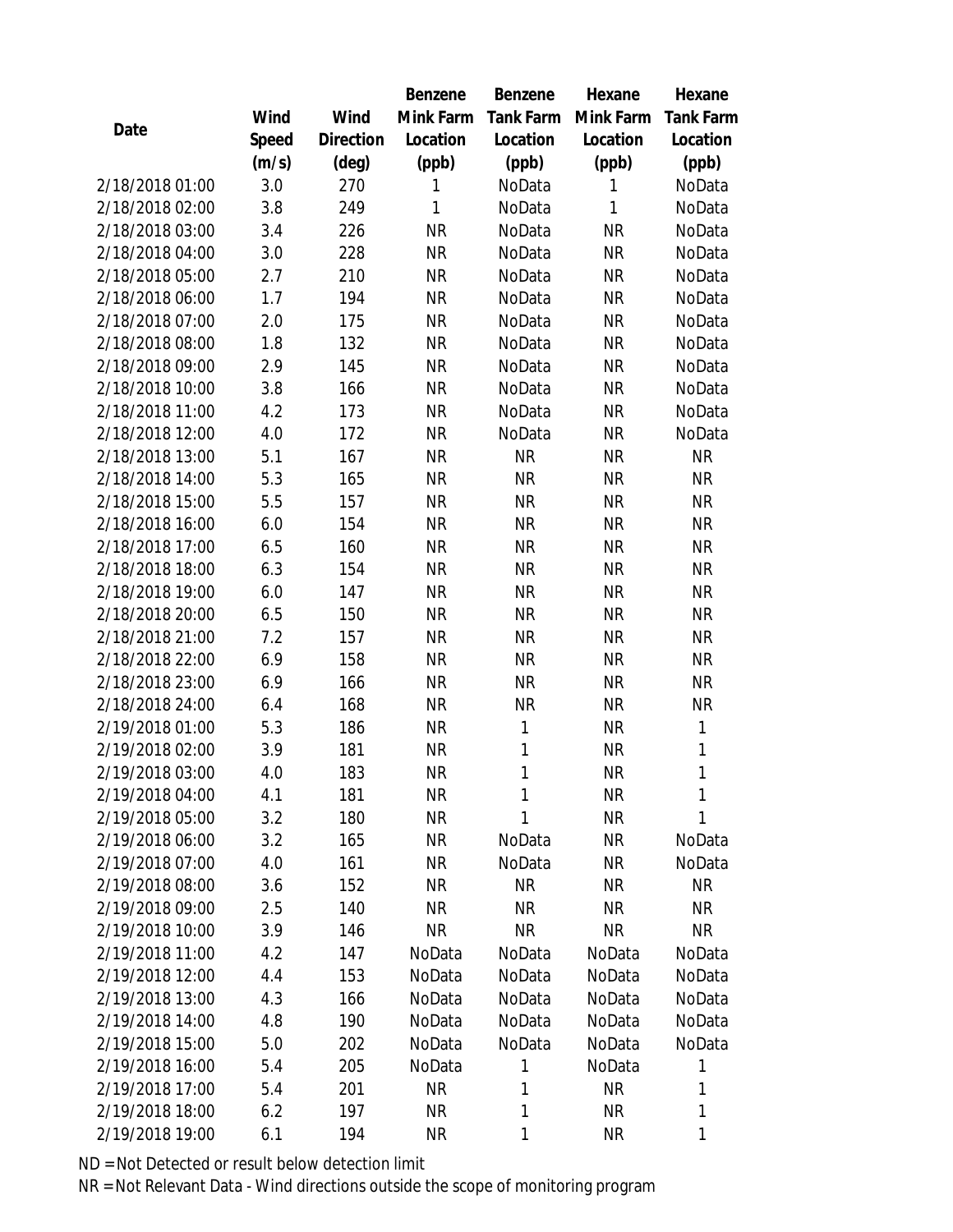|                 |       |           | Benzene   | Benzene   | Hexane       | Hexane           |
|-----------------|-------|-----------|-----------|-----------|--------------|------------------|
|                 | Wind  | Wind      | Mink Farm | Tank Farm | Mink Farm    | <b>Tank Farm</b> |
| Date            | Speed | Direction | Location  | Location  | Location     | Location         |
|                 | (m/s) | (deg)     | (ppb)     | (ppb)     | (ppb)        | (ppb)            |
| 2/19/2018 20:00 | 6.1   | 192       | <b>NR</b> | 1         | <b>NR</b>    | 1                |
| 2/19/2018 21:00 | 5.5   | 182       | <b>NR</b> | 1         | <b>NR</b>    | 1                |
| 2/19/2018 22:00 | 5.7   | 183       | <b>NR</b> | 1         | <b>NR</b>    | 1                |
| 2/19/2018 23:00 | 6.7   | 186       | <b>NR</b> | 1         | <b>NR</b>    | 1                |
| 2/19/2018 24:00 | 5.5   | 190       | <b>NR</b> | 1         | <b>NR</b>    | 1                |
| 2/20/2018 01:00 | 6.0   | 211       | <b>NR</b> | 1         | <b>NR</b>    | 1                |
| 2/20/2018 02:00 | 4.4   | 205       | <b>NR</b> | 1         | <b>NR</b>    | 1                |
| 2/20/2018 03:00 | 4.1   | 202       | <b>NR</b> | 1         | <b>NR</b>    | 1                |
| 2/20/2018 04:00 | 4.8   | 209       | <b>NR</b> | 1         | <b>NR</b>    | 1                |
| 2/20/2018 05:00 | 6.6   | 214       | <b>NR</b> | 1         | <b>NR</b>    | 1                |
| 2/20/2018 06:00 | 4.8   | 210       | <b>NR</b> | 1         | <b>NR</b>    | 1                |
| 2/20/2018 07:00 | 2.9   | 214       | <b>NR</b> | 1         | <b>NR</b>    | 1                |
| 2/20/2018 08:00 | 5.8   | 223       | <b>NR</b> | 1         | <b>NR</b>    | 1                |
| 2/20/2018 09:00 | 4.5   | 204       | <b>NR</b> | 1         | <b>NR</b>    | 1                |
| 2/20/2018 10:00 | 5.7   | 199       | <b>NR</b> | 1         | <b>NR</b>    | 1                |
| 2/20/2018 11:00 | 5.7   | 199       | <b>NR</b> | 1         | <b>NR</b>    | 1                |
| 2/20/2018 12:00 | 5.8   | 192       | <b>NR</b> | 1         | <b>NR</b>    | 1                |
| 2/20/2018 13:00 | 6.7   | 195       | <b>NR</b> | 1         | <b>NR</b>    | 1                |
| 2/20/2018 14:00 | 7.7   | 205       | <b>NR</b> | 1         | <b>NR</b>    | 1                |
| 2/20/2018 15:00 | 6.2   | 270       | <b>NR</b> | <b>NR</b> | <b>NR</b>    | <b>NR</b>        |
| 2/20/2018 16:00 | 3.4   | 265       | 1         | 1         | $\mathbf{1}$ | 1                |
| 2/20/2018 17:00 | 3.1   | 217       | <b>NR</b> | 1         | <b>NR</b>    | 1                |
| 2/20/2018 18:00 | 4.6   | 247       | 1         | 1         | $\mathbf{1}$ | 1                |
| 2/20/2018 19:00 | 4.6   | 280       | 1         | <b>NR</b> | 1            | <b>NR</b>        |
| 2/20/2018 20:00 | 4.7   | 283       | 1         | <b>NR</b> | 1            | <b>NR</b>        |
| 2/20/2018 21:00 | 4.5   | 311       | 1         | <b>NR</b> | 1            | <b>NR</b>        |
| 2/20/2018 22:00 | 4.3   | 310       | 1         | <b>NR</b> | 1            | <b>NR</b>        |
| 2/20/2018 23:00 | 4.0   | 317       | 1         | <b>NR</b> | 1            | <b>NR</b>        |
| 2/20/2018 24:00 | 3.7   | 317       | 1         | <b>NR</b> | 1            | <b>NR</b>        |
| 2/21/2018 01:00 | 4.2   | 321       | 1         | <b>NR</b> | 1            | NR               |
| 2/21/2018 02:00 | 3.6   | 334       | 1         | <b>NR</b> | 1            | <b>NR</b>        |
| 2/21/2018 03:00 | 3.8   | 330       | 1         | <b>NR</b> | 1            | NR               |
| 2/21/2018 04:00 | 3.3   | 333       | 1         | <b>NR</b> | 1            | <b>NR</b>        |
| 2/21/2018 05:00 | 2.8   | 344       | 1         | <b>NR</b> | 1            | <b>NR</b>        |
| 2/21/2018 06:00 | 2.9   | 349       | 1         | <b>NR</b> | 1            | <b>NR</b>        |
| 2/21/2018 07:00 | 3.6   | 345       | 1         | <b>NR</b> | 1            | <b>NR</b>        |
| 2/21/2018 08:00 | 3.0   | 349       | 1         | <b>NR</b> | 1            | NR               |
| 2/21/2018 09:00 | 3.3   | 3         | 1         | <b>NR</b> | 1            | <b>NR</b>        |
| 2/21/2018 10:00 | 2.7   | 351       | 1         | <b>NR</b> | 1            | <b>NR</b>        |
| 2/21/2018 11:00 | 2.4   | 349       | 1         | <b>NR</b> | 1            | <b>NR</b>        |
| 2/21/2018 12:00 | 3.6   | 7         | 1         | NoData    | 1            | NoData           |
| 2/21/2018 13:00 | 3.8   | 20        | 1         | NoData    | 1            | NoData           |
| 2/21/2018 14:00 | 3.7   | 20        | 1         | <b>NR</b> | 1            | <b>NR</b>        |

ND = Not Detected or result below detection limit

NR = Not Relevant Data - Wind directions outside the scope of monitoring program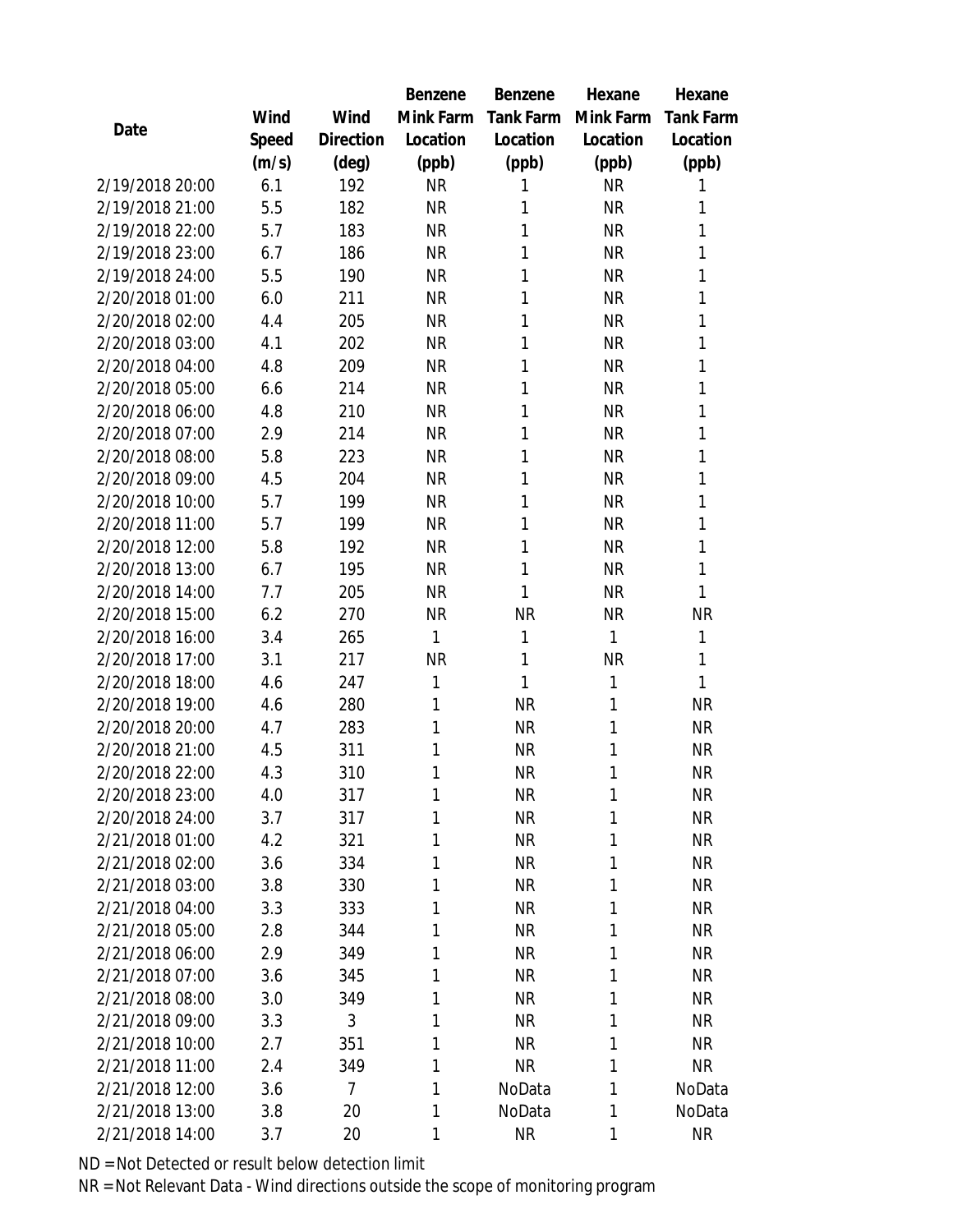|                 |       |                | Benzene   | Benzene          | Hexane    | Hexane           |
|-----------------|-------|----------------|-----------|------------------|-----------|------------------|
|                 | Wind  | Wind           | Mink Farm | <b>Tank Farm</b> | Mink Farm | <b>Tank Farm</b> |
| Date            | Speed | Direction      | Location  | Location         | Location  | Location         |
|                 | (m/s) | $(\text{deg})$ | (ppb)     | (ppb)            | (ppb)     | (ppb)            |
| 2/21/2018 15:00 | 3.3   | 24             | NoData    | <b>NR</b>        | NoData    | <b>NR</b>        |
| 2/21/2018 16:00 | 3.5   | 40             | NoData    | <b>NR</b>        | NoData    | <b>NR</b>        |
| 2/21/2018 17:00 | 3.6   | 45             | NoData    | <b>NR</b>        | NoData    | NR               |
| 2/21/2018 18:00 | 3.2   | 53             | NoData    | <b>NR</b>        | NoData    | <b>NR</b>        |
| 2/21/2018 19:00 | 3.6   | 44             | <b>NR</b> | <b>NR</b>        | <b>NR</b> | <b>NR</b>        |
| 2/21/2018 20:00 | 3.0   | 47             | <b>NR</b> | <b>NR</b>        | <b>NR</b> | <b>NR</b>        |
| 2/21/2018 21:00 | 3.9   | 40             | 1         | <b>NR</b>        | 1         | <b>NR</b>        |
| 2/21/2018 22:00 | 3.9   | 30             | 1         | NoData           | 1         | NoData           |
| 2/21/2018 23:00 | 4.2   | 42             | <b>NR</b> | NoData           | <b>NR</b> | NoData           |
| 2/21/2018 24:00 | 3.9   | 41             | <b>NR</b> | NoData           | <b>NR</b> | NoData           |
| 2/22/2018 01:00 | 4.3   | 46             | <b>NR</b> | NoData           | <b>NR</b> | NoData           |
| 2/22/2018 02:00 | 4.6   | 46             | <b>NR</b> | NoData           | <b>NR</b> | NoData           |
| 2/22/2018 03:00 | 4.3   | 45             | <b>NR</b> | NoData           | <b>NR</b> | NoData           |
| 2/22/2018 04:00 | 4.7   | 49             | <b>NR</b> | NoData           | <b>NR</b> | NoData           |
| 2/22/2018 05:00 | 4.4   | 47             | <b>NR</b> | NoData           | <b>NR</b> | NoData           |
| 2/22/2018 06:00 | 4.2   | 45             | <b>NR</b> | NoData           | <b>NR</b> | NoData           |
| 2/22/2018 07:00 | 3.9   | 40             | 1         | NoData           | 1         | NoData           |
| 2/22/2018 08:00 | 3.5   | 45             | <b>NR</b> | NoData           | <b>NR</b> | NoData           |
| 2/22/2018 09:00 | 3.5   | 49             | <b>NR</b> | NoData           | <b>NR</b> | NoData           |
| 2/22/2018 10:00 | 3.4   | 56             | <b>NR</b> | NoData           | <b>NR</b> | NoData           |
| 2/22/2018 11:00 | 3.6   | 67             | <b>NR</b> | NoData           | <b>NR</b> | NoData           |
| 2/22/2018 12:00 | 4.5   | 65             | <b>NR</b> | NoData           | <b>NR</b> | NoData           |
| 2/22/2018 13:00 | 4.0   | 66             | <b>NR</b> | <b>NR</b>        | <b>NR</b> | <b>NR</b>        |
| 2/22/2018 14:00 | 4.3   | 71             | <b>NR</b> | <b>NR</b>        | <b>NR</b> | <b>NR</b>        |
| 2/22/2018 15:00 | 4.3   | 66             | <b>NR</b> | <b>NR</b>        | <b>NR</b> | NR               |
| 2/22/2018 16:00 | 4.1   | 70             | <b>NR</b> | <b>NR</b>        | <b>NR</b> | <b>NR</b>        |
| 2/22/2018 17:00 | 4.2   | 77             | <b>NR</b> | <b>NR</b>        | <b>NR</b> | <b>NR</b>        |
| 2/22/2018 18:00 | 3.8   | 65             | ΝR        | <b>NR</b>        | <b>NR</b> | <b>NR</b>        |
| 2/22/2018 19:00 | 2.8   | 48             | <b>NR</b> | <b>NR</b>        | <b>NR</b> | <b>NR</b>        |
| 2/22/2018 20:00 | 2.8   | 70             | <b>NR</b> | <b>NR</b>        | <b>NR</b> | NR               |
| 2/22/2018 21:00 | 3.1   | 89             | <b>NR</b> | <b>NR</b>        | <b>NR</b> | <b>NR</b>        |
| 2/22/2018 22:00 | 3.6   | 85             | <b>NR</b> | <b>NR</b>        | <b>NR</b> | <b>NR</b>        |
| 2/22/2018 23:00 | 3.8   | 101            | <b>NR</b> | <b>NR</b>        | <b>NR</b> | NR               |
| 2/22/2018 24:00 | 4.6   | 123            | <b>NR</b> | <b>NR</b>        | <b>NR</b> | <b>NR</b>        |
| 2/23/2018 01:00 | 3.9   | 130            | <b>NR</b> | <b>NR</b>        | NR        | NR               |
| 2/23/2018 02:00 | 4.6   | 131            | <b>NR</b> | <b>NR</b>        | <b>NR</b> | <b>NR</b>        |
| 2/23/2018 03:00 | 5.1   | 133            | <b>NR</b> | <b>NR</b>        | <b>NR</b> | <b>NR</b>        |
| 2/23/2018 04:00 | 4.2   | 130            | <b>NR</b> | <b>NR</b>        | <b>NR</b> | NR               |
| 2/23/2018 05:00 | 3.9   | 138            | <b>NR</b> | <b>NR</b>        | <b>NR</b> | NR               |
| 2/23/2018 06:00 | 4.3   | 155            | <b>NR</b> | <b>NR</b>        | NR        | NR               |
| 2/23/2018 07:00 | 4.0   | 163            | <b>NR</b> | <b>NR</b>        | <b>NR</b> | NR               |
| 2/23/2018 08:00 | 3.2   | 187            | <b>NR</b> | $\mathbf{1}$     | <b>NR</b> | $\mathbf{1}$     |
| 2/23/2018 09:00 | 3.4   | 195            | <b>NR</b> | $\mathbf{1}$     | <b>NR</b> | 1                |

ND = Not Detected or result below detection limit

NR = Not Relevant Data - Wind directions outside the scope of monitoring program